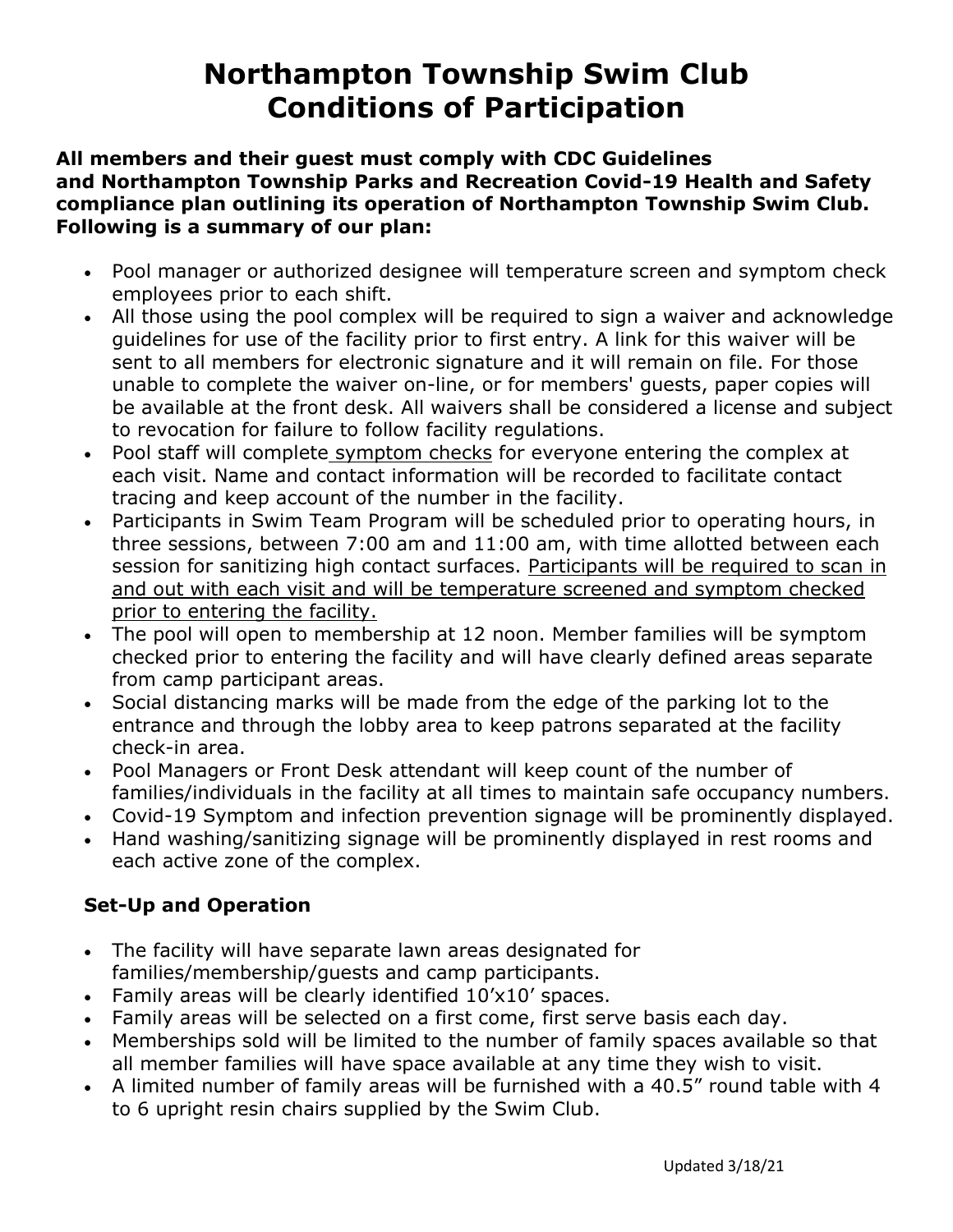- A limited number of family areas will be furnished with one or two resin lounge chairs.
- Additional open family areas will allow for blankets or patron supplied furniture.
- Members/guests will not be permitted to move any furniture.
- All furniture will be cleaned and sanitized after each family use and at the end of each day of operation.
- There will be 6' wide walking aisles between each family area and camp group area to allow for socially distant access to the pool, restrooms, and concession stand.
- The concrete pool deck will remain clear at all times for socially distant bather and lifeguard access to the water.
- Hand sanitizing stations with signage will be set up in the facility lobby, designated camper areas, designated family/membership area, and outside concession stand.
- Staff and adult patrons will wear cloth face covering while entering and leaving the facility and in all common areas outside of the pool or their designated family area.

## **Pools**

- **Pool chlorine level and pH will be checked and recorded each hour. Chlorine levels will be maintained in accordance with BCHD regulations.**
- No pool toys or floats will be permitted in the main pool.
- Pool noodles may be brought in and used by patrons. No sharing except between members of the same household. No storage will be provided. Items may not be left in the pool at any time. Items left behind will be discarded.
- Personal pool toys will be permitted in the baby (wading) pool. No sharing except by members of the same resident household. No storage will be provided. Items left behind will be discarded.

## **Pool Furniture**

- In order to accommodate the maximum number of patrons per allotted space, lounge chairs will not be permitted in the same family area where a table and chairs are placed.
- Patrons/campers will not be permitted to move furniture.
- A limited number of umbrellas will be available for non-shaded member areas.
- If patrons wish to bring in personal furniture, it must be contained in designated "family" area. No storage will be provided. Items left behind will be discarded.

## **Locker Rooms / Bathrooms**

- Showers, changing areas and storage lockers will not be available for public use.
- Bathrooms will be open to all patrons at all times; however, controlled access will be monitored to allow for social distancing. Don't wait until the last minute to use rest room facilities.
- Entire bathroom areas will be cleaned and sanitized prior to opening and throughout each day, minimally every four hours, and at the end of the day.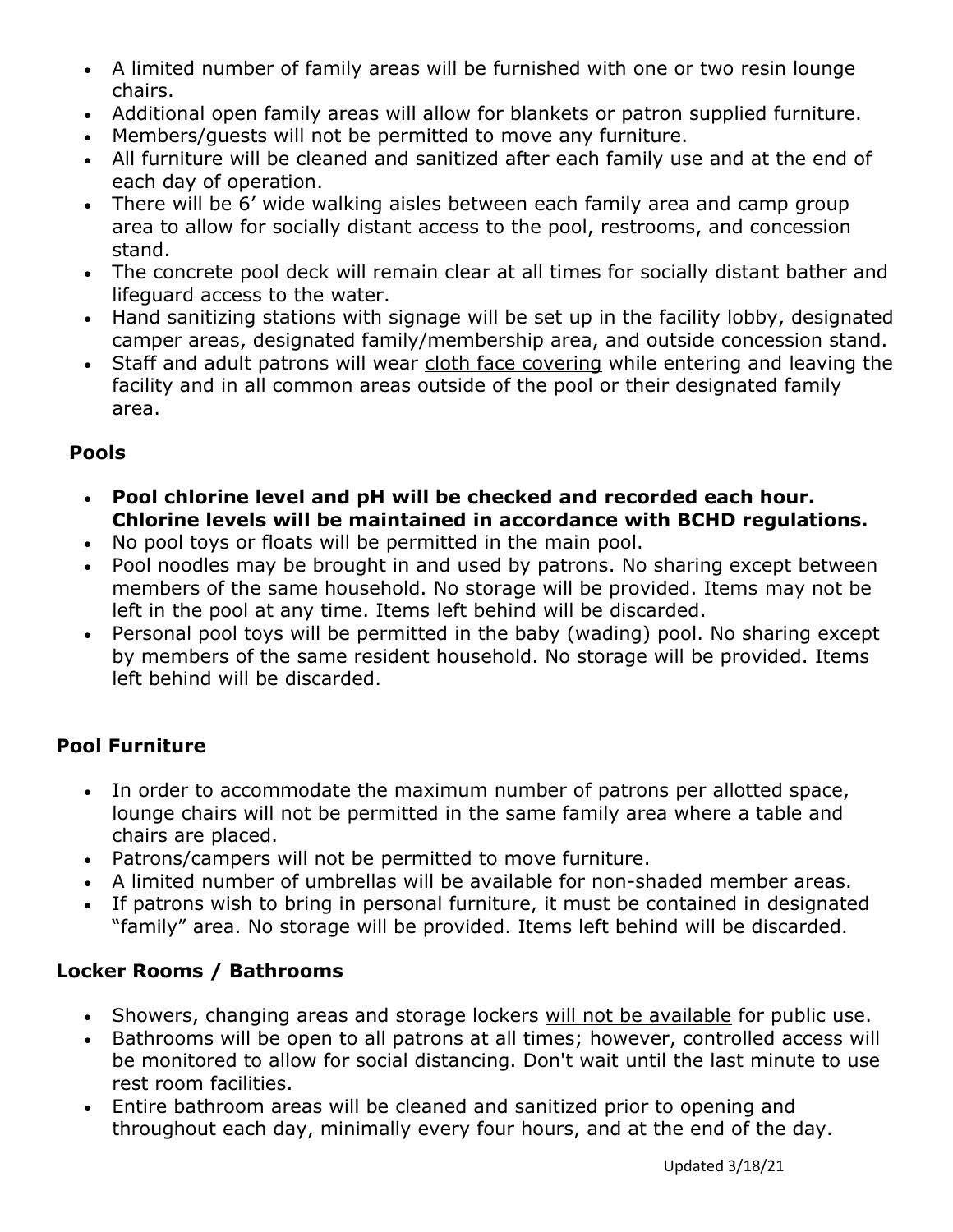All touchable surfaces will also be sanitized every 60 to 90 minutes throughout the day.

#### **Concession Stand**

- Pool manager will temperature screen and symptom check Concession operators prior to each shift.
- Concession stand will be open for camper and patron use.
- Seating has been removed from the patio area to eliminate gathering by nonfamily members.
- One window/concession operator will take orders and payments, another window/concessions operator will fill orders.
- Concession operators will open the screen or window just enough to accept payment or provide food, constantly maintaining a barrier between themselves and patrons.
- Concession operators will clean and disinfect all touchable surfaces (kitchen appliances, faucets and handles, service counter inside and out, trash cans, hand sanitizer dispenser) at least once per hour during operations and all surfaces at the end of the shift.
- Concession operators will perform frequent and scheduled hand washing protocols and will wear cloth face masks at all time while serving patrons.
- Patio area will be marked to ensure physical distancing between patrons and concessions staff and patrons from each other while waiting to order and receive purchases.

## **Cleaning and Sanitizing**

- Pool custodians, supported by all pool staff including Lifeguards who are not assigned poolside will clean and disinfect all high contact surfaces at least hourly throughout the day (reception desk, deck handrails, pool handrails and ladders, lifeguard ladders, door handles, restrooms surfaces, handwashing stations).
- Staff will clean and disinfect family/membership tables and chairs, and camp picnic tables with seating after each group use.
- Staff will clean and disinfect all surfaces at the end of each day.
- Nitrile gloves will be worn during all cleaning and sanitizing.
- Lifeguard stands/stations will have clear markings on the pool deck surrounding each stand/station to maintain 6 feet of social distancing. Lifeguards will not be required to wear cloth face coverings while monitoring or in the pool.

## **Response and Policies**

- Staff, campers or Swim Team participants showing a temperature of 100.4? or higher will not be permitted to enter pool complex.
- Staff, campers or patrons exhibiting the following symptoms will not be permitted to enter the pool complex:

o Fever

o Cough